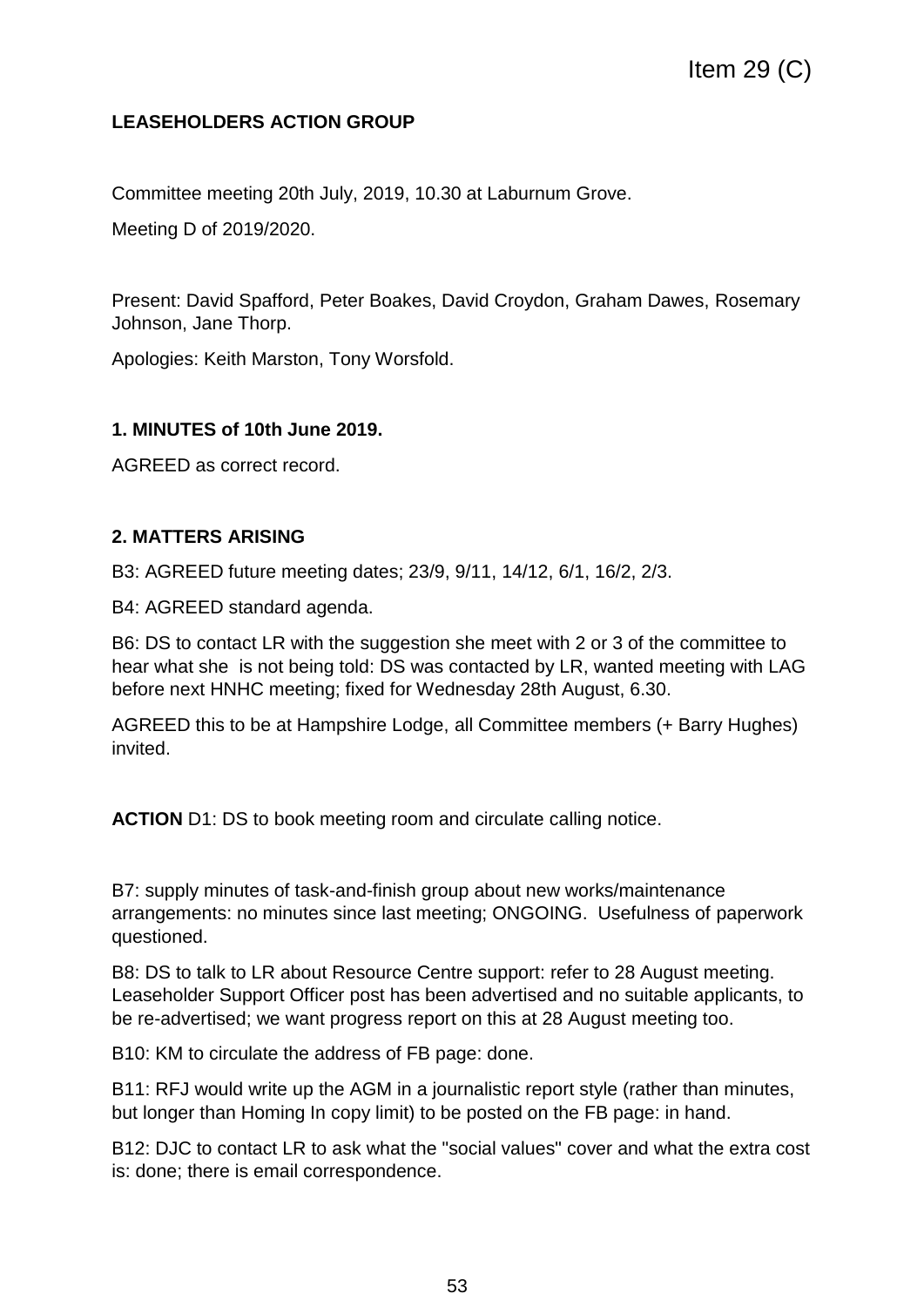**AGREED**: for agenda at 28 August meeting: we want to know the percentage cost of social values.

**AGREED**: every issue we take up with the council staff or members should have a "lead" committee member nominated to deal with it, and other committee members go through that lead person. Any committee person wishing to raise a general issue to raise with LAG committee first.

**ACTION** D2: JT to email all committee to explain this paragraph.

B13: RFJ to coordinate comments on council's AGM minutes; ALL to email their comments to RFJ: ongoing. Only one comment received; anyone got any more?

B14: RFJ to contact Barry (HI Editor): done. Next copy date 23 August.

**AGREED**: Include extending leases.

**ACTION** D3: PB/RFJ to discuss and arrange article.

B15: RFJ to contact Gary Gurr about situation on leaseholder survey; also to welcome him to his new job and look forward to seeing him at a meeting: done, waiting for Gary on next steps.

C1: GG to provide information on lease extension for circulation: ongoing.

C2: MR to write to all leaseholders on the estate about forward plans, and offering contact info: ongoing.

C3: GH to circulate draft template letters to committee: ongoing.

C4: BHCC to share Major Projects Summary report regularly with the committee, preferably circulated before the meeting: ongoing.

C5: Fran Hodgson to circulate T&F Group info: done.

C6: MR/GH to sort out data protection issues: ongoing.

C7: DS to fix next meeting venue etc.: done.

**AGREED**: all committee meetings with council staff to invite both local residents and local councillors; meetings without council staff we'll decide each time.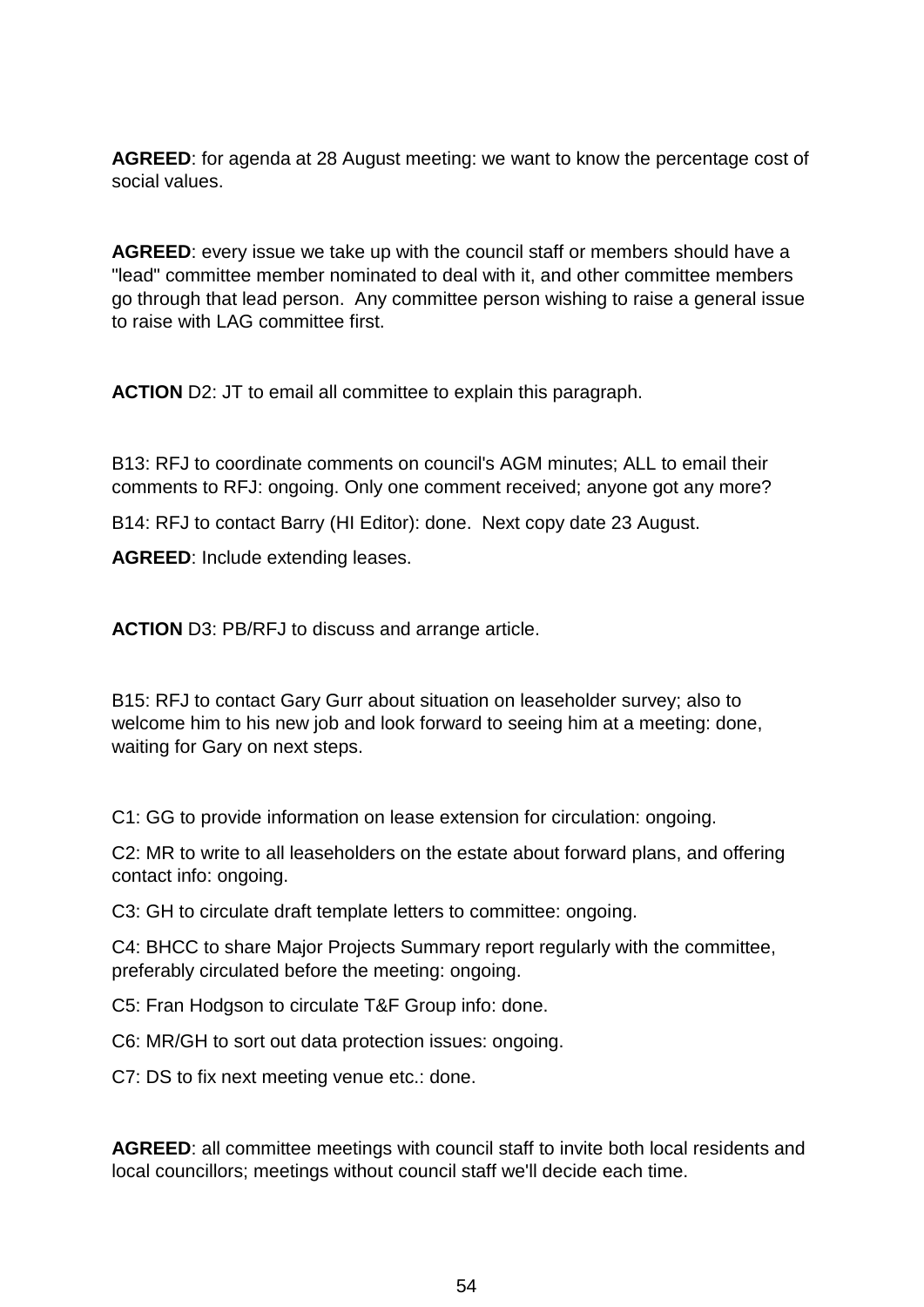**AGREED**: Did the council send out emails to all leaseholders on their list about this meeting? - this issue to be raised at 28th August meeting under LAG support.

JT proposed a leaseholders' newsletter to be sent out to all those on council's email list (draft to committee for agreement).

**AGREED**: to be raised for agreement to circulate by LR on 28 August.

**ACTION** D4: JT to draft and circulate.

**ACTION** D5: DS to arrange the agenda for 28 August meeting including items noted above.

#### **3. LEASEHOLDER COMMUNICATION**

DS reported: he has fixed regular pre-meetings with Glyn Huelin to finalise agendas for committee meetings. Discussion about motivation and uses for these.

**ACTION** D6: DS to notify dates of these meetings, ALL to submit ideas/requests in advance.

## **4. ROUND ROBIN.**

PB lives further up Burstead Close. The building is due for roof works. Scaffolding has gone up; should be unnecessary as there is a roof access hatch.

Discussion of alternatives, including brackets to which a scaffolding doughnut could be fixed rather than needed to be built up from ground level (less hassle for residents and less security risk).

Noted that a recent Planning Committee had turned down an application for handrails round the edge of a flat roof on aesthetic grounds.

#### **5. MAJOR WORKS**

Sunninghill Close emails - proposed new roof at high cost. This is labelled "Planned Works" rather than "Major Works".